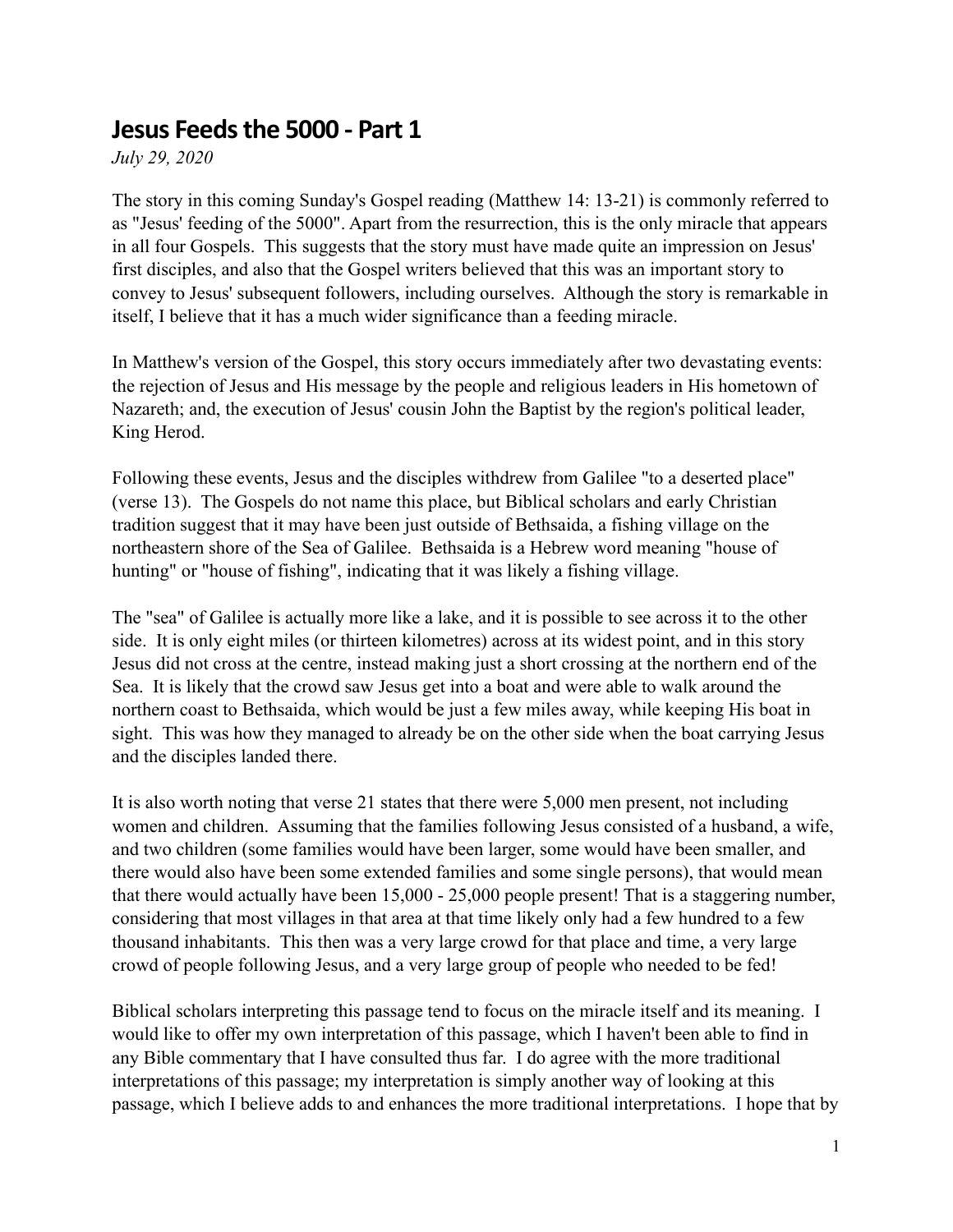reading what follows, you will come to view this very familiar and important Bible story in a new and interesting light.

The way the story is told in Matthew, a reader or listener of the Gospel might interpret the gathering of the crowd as catching Jesus and the disciples off guard. Verse14 reads "When he (Jesus) went ashore, he saw a great crowd...", which might suggest that He only saw them once the boat landed. Given the geography of the Sea of Galilee as I described above, I believe that Jesus (or any careful observer) would have seen a crowd of that size off in the distance following Him and would have therefore expected to see them once the boat landed. In the following verse, the disciples were concerned about the lack of food and the rapidly approaching sunset, suggesting that they have found themselves in a logistical nightmare – a large crowd with no food and nightfall approaching. I believe that while the disciples may have been caught off guard, Jesus knew exactly what He was doing and that the entire event was carefully planned.

I don't believe that Jesus was trying to get away from the crowd at all. In verse 14 we read that "he (Jesus) had compassion for them (the crowd) and cured their sick". That should not come as a surprise to us, since we know that Jesus is the son of a loving and caring God. What kind of a God, knowing that His people needed Him, would run away from them and leave them on their own?

In the passage immediately following this story, we read how Jesus was able to calm a storm on the very same Sea of Galilee. If Jesus really wanted to be alone and get away from the crowd, surely He could have commanded a powerful wind to quickly propel his boat to the other side of the Sea ahead of the crowd allowing Him to make a quick getaway? Or perhaps He could have commanded a powerful rainstorm to drive the crowd back? But He didn't do that. In fact, rather than trying to outrun the crowd, I believe that the relatively slow journey by boat served a special purpose: it allowed the crowd an opportunity to catch up with Jesus. Throughout the Bible we are told that God meets us where we are in life (literally and figuratively) and this situation is no different. Jesus meets the crowd where they were – on the other side of the Sea and with their many needs.

I believe that the location of this story was not accidental. Remember that by this point in the Gospel story, Jesus had been preaching and teaching, healing and performing miracles, in towns and villages throughout Galilee and Judea. Some people accepted Jesus and His message, while others (like some of the people of Nazareth and King Herod) rejected Him. Most of the community, religious, and political leaders of the region did not accept Jesus and so He wasn't able to teach in synagogues and other public places. He needed to get away from confines of these traditional settings and be beyond the reach of the leaders of His time. That is why I believe He chose a more isolated location for this miracle.

I believe the specific location which Jesus chose was significant. If the location was indeed near Bethsaida (on the northeastern coast of the Sea of Galilee), it would make sense both geographically and theologically. From a geographic point of view, Bethsaida was not that far